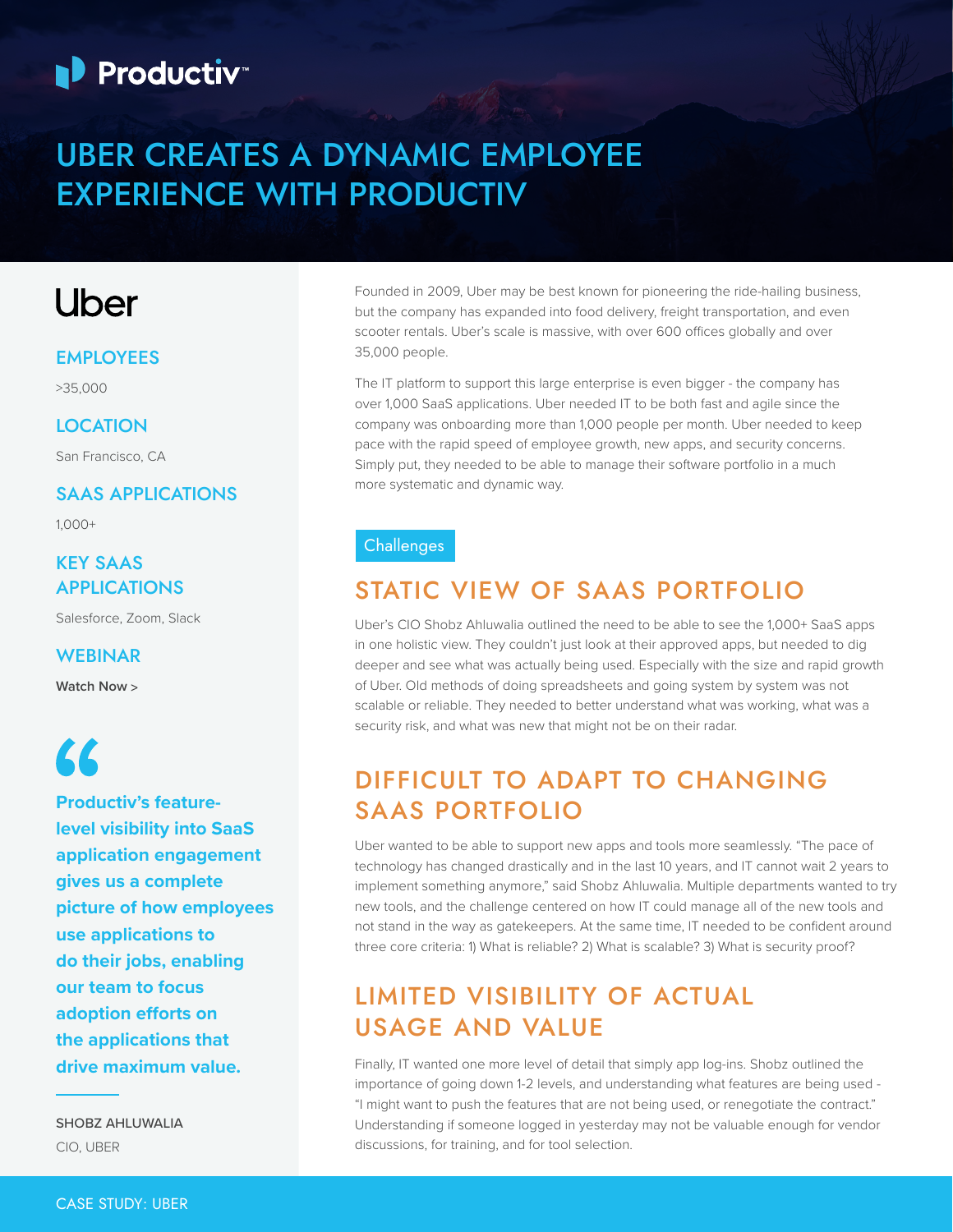#### **Solution**

The IT department reviewed a number of SaaS Management tools in the market, eventually choosing Productiv because of the deeper level data on analytics and feature usage. Productiv did not just provide overall visibility, but also rich engagement data that the IT team at Uber needed.

### UBER LEVERAGES PRODUCTIV TO BE MORE AGILE, MORE DYNAMIC, AND CREATE MORE VALUE FOR THE BUSINESS OVERALL

#### MANAGE SAAS PORTFOLIO AND PROCESSES

Productiv enabled Uber to see the full portfolio in a new way. "The tool is a one-stop shop where we can have a really broad view of a really complicated system - a holistic look," Shobz says. Uber has ingested over 1 million app logins already and Productiv helps them get a pulse on the overall portfolio. This visibility is especially helpful when there are multiple implementations of a SaaS application, like Salesforce, in different departments.

#### UNDERSTAND USAGE AND RIGHT-SIZE CONTRACTS

Feature usage data provides some of the biggest benefits to Uber IT. The team leverages this data for much more impactful conversations with business units, finance, and vendors. The data enables them to right-size contracts with vendors based on actual feature level data and usage. As Shobz puts it, "It may not be right-sizing for discounts, but rightsizing for needs and value. The Team may not want one feature, but more of another." The results are a tighter ship, better cost and license management, all while delivering business value.



#### MANAGE SAAS SPRAWL

One platform to provide a holistic view of over 1,000 SaaS apps and billions of tracking events daily



#### REDUCE SAAS COSTS

Usage and feature data that enables IT to maximize SaaS contracts based on value



#### DRIVE SAAS VALUE

Rich engagement data that provides a complete picture of how employees use applications to do their jobs, enabling IT to focus on the applications that drive maximum value

| T CHIVY MC LUVIO              |                |                   |                    |                      |        |               |        |                       |
|-------------------------------|----------------|-------------------|--------------------|----------------------|--------|---------------|--------|-----------------------|
| How are action types defined? |                |                   |                    |                      |        |               |        | Showing 5/5 actions * |
| Team                          |                | Engaged % / Prov. | <b>Provisioned</b> | OUT OF ENGAGED USERS |        |               |        |                       |
|                               | Engaged $\vee$ |                   |                    | Created              | Edited | <b>Shared</b> | Viewed | Removed               |
| <b>Customer Support</b>       | 1,914          | 76%               | 2,510              | 20%                  | 64%    | 20%           | 92%    | 38%                   |
| Engineering                   | 1,035          | 93%               | 1,116              | 20%                  | 61%    | 20%           | 91%    | 39%                   |
| Operations                    | 927            | 96%               | 967                | 21%                  | 60%    | 23%           | 93%    | 40%                   |
| Sales                         | 673            | 94%               | 719                | 20%                  | 65%    | 2255          | 92%    | 39%                   |
| Legal                         | 457            | 95%               | 482                | 19%                  | 58%    | 19%           | 91%    | 40%                   |
| Marketing                     | 249            | 91%               | 273                | 20%                  | 67%    | 19%           | 92%    | 34%                   |
| <b>Business Operations</b>    | 239            | 94%               | 254                | 19%                  | 61%    | 2304          | 92%    | 40%                   |
| Services                      | 215            | 93%               | 231                | 23%                  | 65%    | 1955          | 95%    | 37%                   |
| <b>Customer Success</b>       | 208            | 94%               | 222                | 24%                  | 62%    | 21%           | 92%    | 37%                   |
| Product                       | 186            | 68%               | 272                | 23%                  | 59%    | 24%           | 92%    | 40%                   |
| Program Management            | 182            | 94%               | 193                | 17%                  | 55%    | 25%           | 94%    | 46%                   |

Toam details